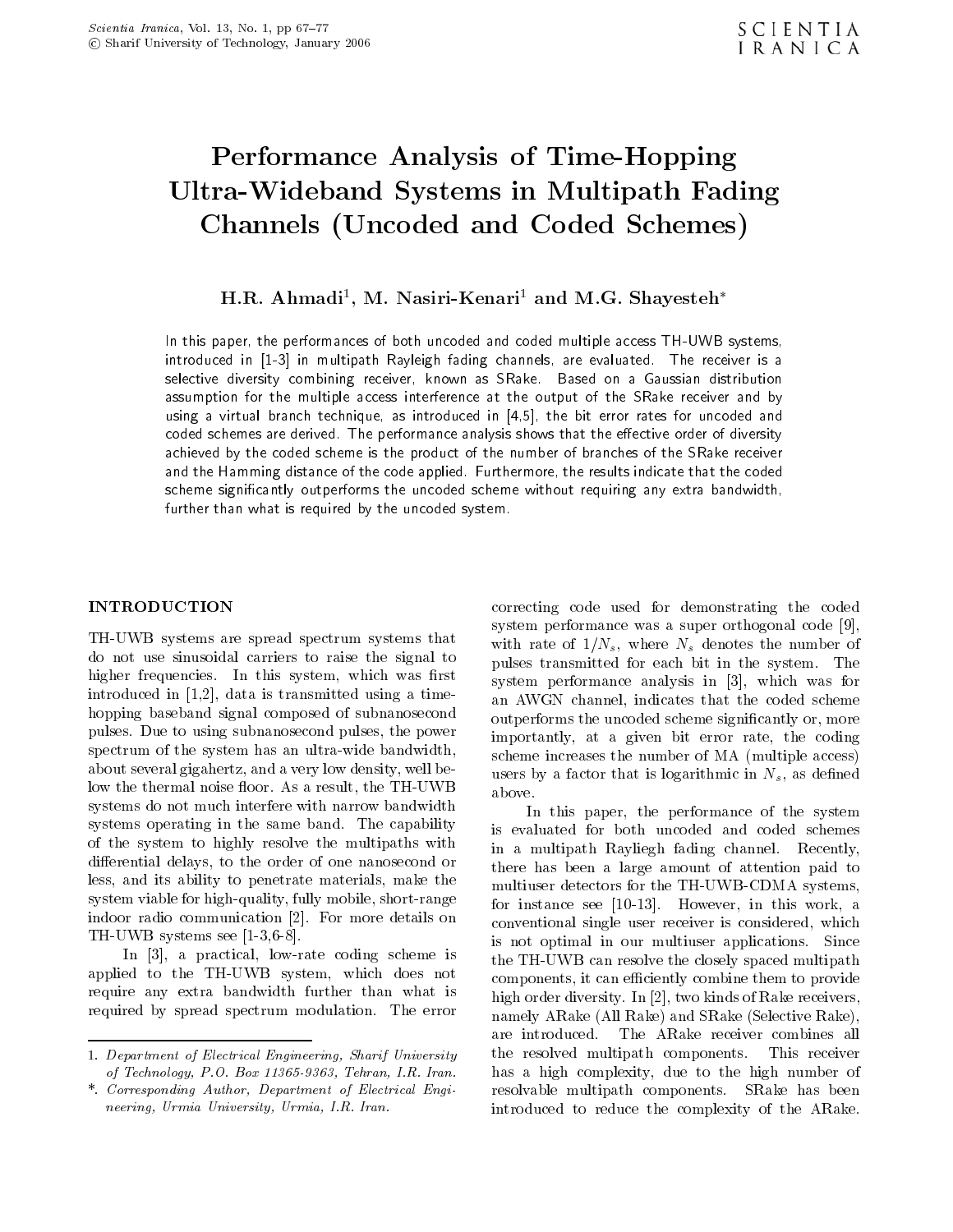This receiver combines only <sup>L</sup> paths with the largest signal to noise ratio among all available resolvable paths.

In this paper, for performance evaluation, a SRake receiver with Maximum Ratio Combining (MRC) is considered. Also, the multiple access interference at the output of the receiver is assumed to have <sup>a</sup> Gaussian distribution. Since the ordered branch variables of the SRake receiver are statistically dependent, by using the virtual branch technique  $[4,5]$ , the L dependent variables can be transformed into a new set of independent virtual variables. Then, the bit error probability in <sup>a</sup> Rayleigh fading channel can be derived with an arbitrary Power Delay Profile (PDP) and, also, as a special case, with a uniform PDP.

The authors' analysis indicates that the order of diversity achieved by the coded scheme is equal to the product of the number of branches in the SRake receiver and the Hamming distance of the code applied. Furthermore, as expected, it indicates that, just as in AWGN channels, the coded scheme significantly outperforms the uncoded scheme.

This paper is organized as follows. First, uncoded and coded TH-UWB systems are described. Then, the performance of the uncoded system is derived and the performance of the coded system is evaluated. After that, the numerical results are presented and, finally the paper is concluded.

#### SYSTEM DESCRIPTION

# Transmitted Signal

In this system, the duration of each bit is divided into  $N_s$  frames, each with duration of  $T_f$ , so, the bit rate is equal to  $R_s = 1/N_sT_f$ . In each frame, one pulse, with a duration of less than 1 ns, is transmitted. The modulation is BPPM (Pulse Position Modulation), in which the pulses corresponding to bit 1 are sent  $\delta$ seconds later than the pulses corresponding to bit 0. Location of the pulses in each frame is determined by <sup>a</sup> user dedicated pseudorandom sequence. The transmitted waveform of user  $k$  is:

$$
S_{\text{tr}}^k(t) = \sum_j w_{\text{tr}}(t - jT_f - c_j^k T_c - \delta d_j^k), \qquad (1)
$$

where the index, j, indicates the frame number,  $w_{tr}(t)$ represents the transmitted monocycle pulse and  $\{c_i^k\}$  w is the dedicated pseudorandom sequence of user  $k$ , which can take on integer values between 0 to  $N_h$  1.  $T_c$  is the chip duration and satisfies  $N_h T_c \leq T_f$  and  $\{d_i^k\}$  is the binary sequence of the transmitted symbols the corresponding to user  $k$ . For the uncoded systems, the sequence is  $N_s$  repetitions of the transmitted data sequence, i.e., if the transmitted binary data sequence

is  $\{D_i^k\},\,$  then:

$$
d_j^k = D_i^k \quad \text{for} \quad i = \left[\frac{j}{N_s}\right]. \tag{2}
$$

Thus, one can consider an uncoded TH-UWB system as a coded system, in which a simple repetition block code with rate  $1/N_s$  is used. To improve the system performance, in [3], the authors proposed the application of <sup>a</sup> near optimal low-rate convolutional code, called a super-orthogonal code [9], instead of the above simple repetition code. A super-orthogonal code with constraint length  $K$ , has a rate of  $1/2$   $\overline{\phantom{2}}$  . Since the rate of  $1/N_s$  is required, the constraint length of the code must be equal to  $2 + \log_2 N_s$ . Now, for a coded scheme,  $a_{\tilde{j}}$ , in Equation 1, is the jun coded symbol corresponding to the current input bit of the code. That is, the location of each pulse in each frame is determined by the user dedicated pseudorandom sequence, along with the code symbol corresponding to that frame.

### Received Signal in Multipath Channel

The channel, the transmitter and the receiver antennas alter the shape of the transmitted pulse,  $w_{tr}(t)$ , and convert it to  $w_{\text{rec}}(t)$  at the output of the receiver antenna [2]. An uncorrelated scattering multipath Rayliegh fading channel is assumed, which, for each user,  $k$ , has the following impulse response:

$$
h_k(t) = \sum_{l=1}^{n_k} \alpha_l^k(t) \delta(t - \tau_l^k(t)), \qquad (3)
$$

where  $\alpha_l$  (*t*) is the attenuation of the *t*th path, which has Kayleigh distribution,  $\tau_l^*(t)$  is the delay of the *lth* path and  $n_k$  denotes the number of resolvable paths of user  $k$ . Therefore, in this channel, for each transmitted pulse in each frame, several pulses with different attenuation and delays, each corresponding to one resolvable path, are received. Thus, the received signal of the kth user at the receiver antenna output is:

$$
S_{\text{rec}}^{k}(t) = S_{\text{tr}}^{k}(t)^{*}h_{k}(t)
$$
  
= 
$$
\sum_{j} \sum_{l=1}^{n_{k}} \alpha_{jl}^{k} w_{\text{rec}}(t) jT_{f} c_{j}^{k}T_{c} \delta d_{j}^{k} \tau_{jl}^{k}), \quad (4)
$$

 $\binom{k}{i}$  where  $w_{\text{rec}}(t)$  is the received signal with the duration  $I_w$  and  $\alpha_{jl} = \alpha_l (jI_f)$  and  $\tau_{jl} = \tau_l (jI_f)$  are the  $\frac{2}{u}$  and  $\frac{2}{u}$  ( $\frac{2}{v}$ ) and  $\frac{2}{v}$  ( $\frac{2}{v}$ ) and  $\frac{2}{v}$  ( $\frac{2}{v}$ ) and  $\frac{2}{v}$  ( $\frac{2}{v}$ ) and  $\frac{2}{v}$  ( $\frac{2}{v}$ ) and  $\frac{2}{v}$  ( $\frac{2}{v}$ ) and  $\frac{2}{v}$  ( $\frac{2}{v}$ ) and  $\frac{2}{v}$  ( $\frac{2}{v}$ ) and jth transmitted pulse, respectively. It is assumed that the channel is slowly fading, so that the channel parameters remain constant during several bit intervals. Since the multiple access capability of the uncoded and coded schemes in multipath fading channels are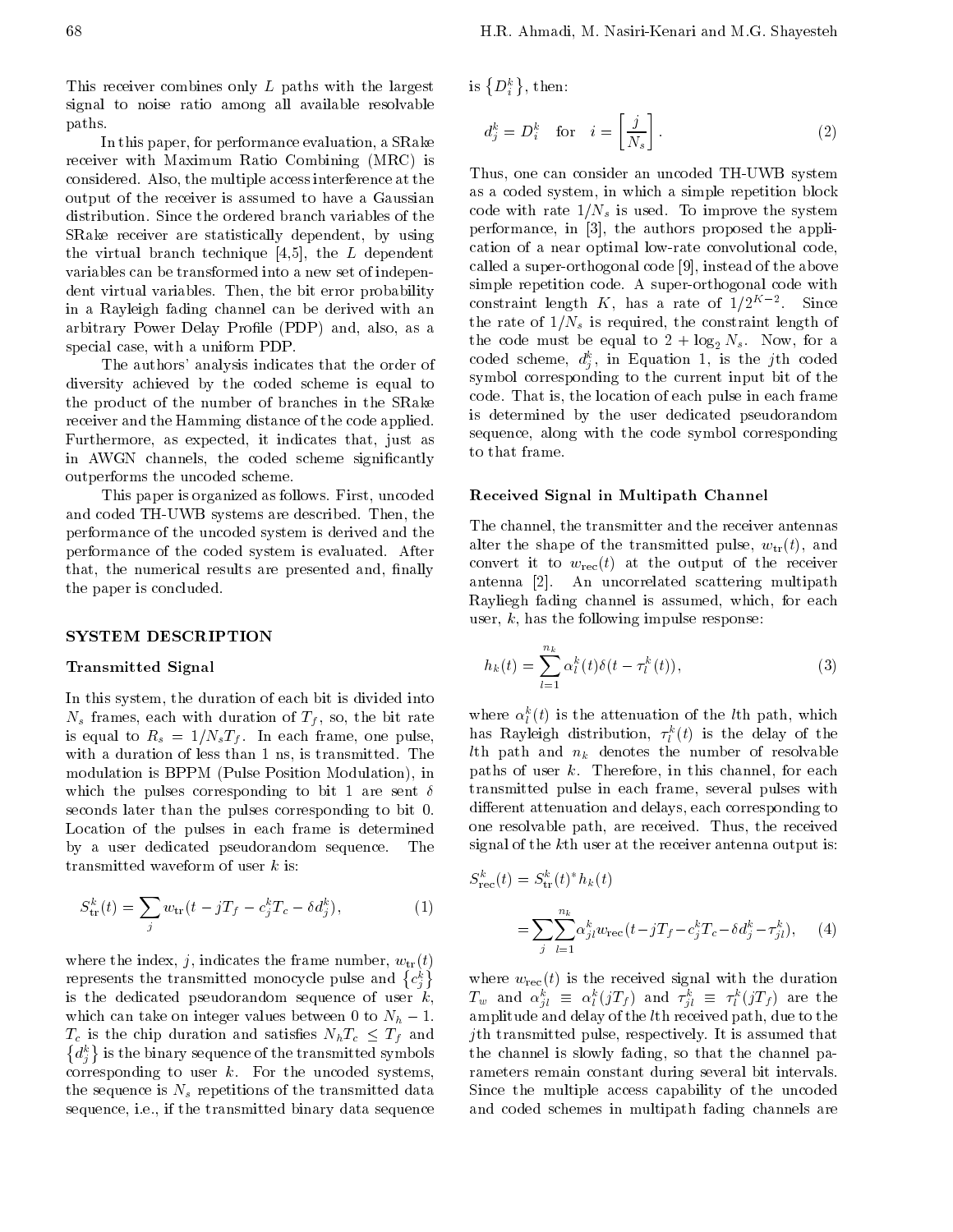to be compared, for simplicity of computations and evaluations, in the following, the channel parameters estimation errors are ignored and the availability of perfect channel state information at the receiver is assumed. The power controlled channel, i.e., the received power of all users is considered to be equal:

$$
\sum_{l=1}^{n_k} \alpha_{jl}^k \big)^2 = 1, \qquad k = 1, \cdots, N_u,
$$

where  $N_u$  is the number of active users.

The total received signal in the multiuser channel is:

$$
r(t) = \sum_{k=1}^{N_u} S_{\text{rec}}^k(t) + n(t),
$$

where  $n(t)$  is the zero mean Additive White Gaussian Noise (AWGN), with two-sided spectral density equal to  $N_0/2$ .

## Receiver Structure for Multipath Channel

# Uncoded Scheme

Without any loss of generality, suppose that the desired user is user 1. The SRake receiver with MRC is used. It is assumed that the receiver is completely synchronized with the desired transmitter (user 1), i.e., the receiver knows the amplitudes and delays of the  $L$  strongest  $\bullet$  Multiuser interference at the output of SRake has a paths and the pseudorandom sequence of user 1, i.e.,  $c_i^1$ . Then, the SRake receiver decides, based on the  $\varepsilon$ following rule:

decide that  $D_0 = 0 \Leftrightarrow$ 

$$
u = \sum_{j=0}^{N_s} \int_{t_1}^{t_2} r(t) \left( \sum_{l=1}^{L} \alpha_j^1(l) v(t) \right) T_f \quad c_j^1 T_c \quad \tau_j^1(l) \right) dt > 0,
$$
\n
$$
u_j \qquad (6)
$$

where u indicates the SRake output,  $u_j$  is the pulse SRake output,  $L$  is the number of branches in the SNake receiver and  $\alpha_i(t)$  and  $\tau_i(t)$  are the amplitude and delay of the lth strongest (selected) path of the jth transmitted pulse, respectively. Note that the quantity,  $\alpha_{\tilde{i}}(t)$ , is the ordered  $\alpha_{\tilde{i}l}$ , i.e.,  $\alpha_{\tilde{i}}(1) > \alpha_{\tilde{i}}(2) > \cdots >$  F  $\alpha_j(n_1)$ .  $\lfloor \iota_1, \iota_2 \rfloor$  is the interval that includes selected bety L paths.  $v(t)$  is the template signal and it is defined by  $v(t) = w_{\text{rec}}(t) - w_{\text{rec}}(t - \delta)$ . Since  $w_{\text{rec}}(t)$  has the duration  $T_w$ , the template signal,  $v(t)$ , has a duration of  $T_w + \delta$ .

In fading channels, the successive frames do not usually experience independent fading. By using an interleaver in the transmitter, the frames belonging to the same bit are reordered, in order not to be transmitted successively. Rather, they are transmitted at

large enough intervals, such that the pulses belonging to successive frames fade independently and, in the receiver, <sup>a</sup> deinterleaver after the demodulator puts them back into the original order.

#### Coded Scheme

As mentioned previously, for a super orthogonal code with required rate  $1/N_s$ , the code constraint length must be equal to  $K = \log_2 N_s + 2$ . In this case, each code symbol modulates one pulse and, as a result, the coded scheme requires the same bandwidth as the uncoded scheme. Decoding is performed using <sup>a</sup> soft  $\ln \text{p}$ ut Viterbi algorithm with  $z$  is states and each  $\ln$ path metric is evaluated by using the quantity  $u_i$  in Relation 6, which is called pulse SRake output. For further information on super-orthogonal codes see [9].

# PERFORMANCE EVALUATION (UNCODED SCHEME)

In this section, the bit error rate is evaluated as <sup>a</sup> function of the number of users. It is assumed that:

- The elements  $\{c_j^k\}$  for  $k = 1, 2, \cdots, N_u$  and all j, are i.i.d. random variables with uniform distribution on  $[0, N_h \t1];$
- The users transmit their data independently;
- Gaussian distribution. This assumption is reasonable, since, for a large number of users and a large value of  $L$ , the central limit theorem can be applied;
- $+\infty$ <br> $\uparrow$   $\uparrow$   $\downarrow$   $\downarrow$   $\downarrow$   $\downarrow$   $\downarrow$   $\downarrow$   $\downarrow$   $\downarrow$   $\downarrow$   $\downarrow$   $\downarrow$   $\downarrow$   $\downarrow$   $\downarrow$   $\downarrow$   $\downarrow$   $\downarrow$   $\downarrow$   $\downarrow$   $\downarrow$   $\downarrow$   $\downarrow$   $\downarrow$   $\downarrow$   $\downarrow$   $\downarrow$   $\downarrow$   $\downarrow$   $\downarrow$   $\downarrow$   $\downarrow$   $\downarrow$   $\downarrow$   $\downarrow$ wrec(t)dt = 0 [2,3].

By these assumptions, first, the Signal to Interference Ratio (SIR) is evaluated at the output of the receiver. Then, as the modulation is BPPM, the bit error rate will be equal to  $P_e = E(Q(\sqrt{SIR}))$ , where the expectation is taken on fading parameters.

## SIR Evaluation

ected between successive frames. That is, all multipath First, it is assumed that there is no interference components received from each transmitted monocycle pulse are located in the same frame. If the desired transmitter (user 1) transmits a zero bit, the received signal, due to the jth transmitted pulse of user 1 at the receiver antenna output, will be:

$$
r_j^1(t) = \sum_{i=1}^{n_1} \alpha_{ji}^1 w_{\text{rec}}(t - jT_f - c_j^1 T_c - \tau_{ji}^1). \tag{7}
$$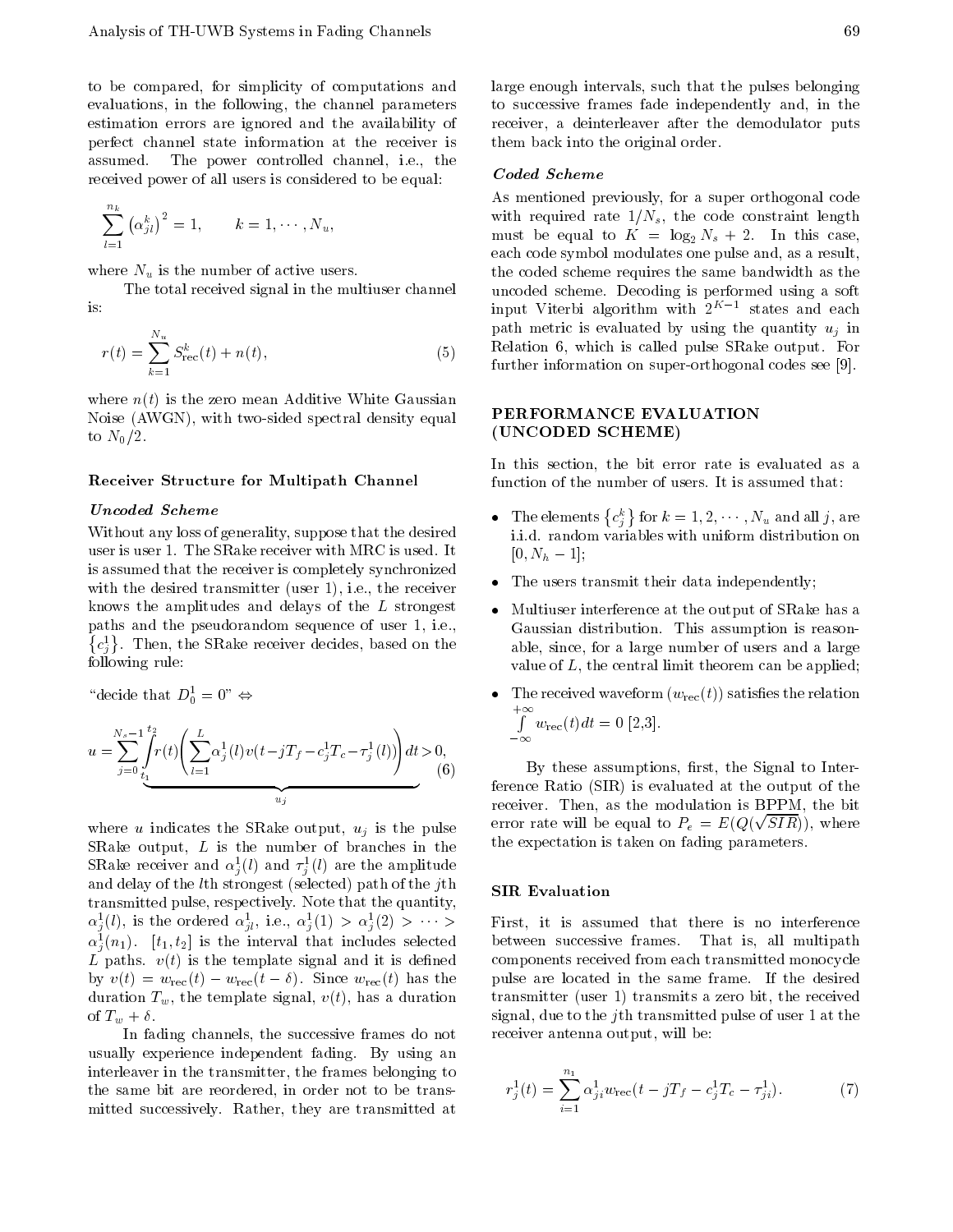The pulse SRake output in Relation 6, due to user  $1(u_j^2)$ , equals:

$$
u_j^1 = \int_{jT_f}^{(j+1)T_f} \left( \sum_{i=1}^{n_1} \alpha_{ji}^1 w_{\text{rec}}(t - jT_f - c_j^1 T_c - \tau_{ji}^1) \right)
$$
  

$$
\left( \sum_{l=1}^L \alpha_j^1(l) v(t - jT_f - c_j^1 T_c - \tau_j^1(l)) \right) dt
$$
  

$$
= \sum_{l=1}^L \alpha_j^1(l) \sum_{i=1}^{n_1} \alpha_{ji}^1 \int_{0}^{T_f} w_{\text{rec}}(t - c_j^1 T_c - \tau_{ji}^1) v(t - c_j^1 T_c - \tau_j^1(l)) dt.
$$
  
(8)

By a change of variable and noting that  $w(t)$  is zero out of the interval  $[0, I_w], u_{\tilde{j}}$  will be equal to:

$$
u_j^1 = \sum_{l=1}^L \alpha_j^1(l) \sum_{i=1}^{n_1} \alpha_{ji}^1 \int_0^{T_w} w_{\text{rec}}(t) v(t \quad (\tau_j^1(l) \quad \tau_{ji}^1)) dt. \quad \text{T}_{\text{f(c)}}^{T_w}
$$

Since the resolvable multipath components are considered, then:

$$
|\tau_{jl}^1 - \tau_{jp}^1| \ge T_w \quad \text{for} \quad l \ne p,\tag{10}
$$

so, only for  $\tau_{ji} = \tau_j(\iota)$ , the integral in Equation 9 is not zero. Consequently,  $u_j$  is equal to:

$$
u_j^1 = \sum_{l=1}^L \alpha_j^1(l) \big)^2 \int_0^{T_w} w_{\text{rec}}(t) v(t) dt = m \sum_{l=1}^L \alpha_j^1(l) \big)^2, \qquad \text{interval}
$$

where:

$$
m = \int_{0}^{T_w} w_{\text{rec}}(t)v(t)dt,
$$
\n(12)  $\frac{1}{h}$ 

and, according to Relation 6, the SRake output, due to user 1, will be:

$$
u_{\text{self}} = m \sum_{j=0}^{N_s} \sum_{l=1}^{L} \alpha_j^1(l) \Big)^2.
$$
 (13) s  
of

To study the effect of multiuser interference at the SRake output, first, the mean and variance of one interfering user component is evaluated at the output of the receiver and, then, as the interfering users are independent, the mean and variance of total interference at the receiver output is obtained.

The received signal of user k at the j' frame interval is:  $\sigma_a^2$ 

$$
r_{j'}^{k}(t) = \sum_{i=1}^{n_k} \alpha_{j'i}^{k} w_{\text{rec}}(t \quad j'T_f \quad c_{j'}^{k} T_c \quad \delta d_{j'}^{k} \quad \tau_{j'i}^{k}), \tag{14}
$$

so, the jth pulse SRake output, due to this interfering frame, is:

$$
u_j^k = \int_{jT_f}^{(j+1)T_f} \left( \sum_{i=1}^{n_k} \alpha_{j'i}^k w_{\text{rec}}(t - j'T_f - c_{j'}^k T_c - \delta d_{j'}^k - \tau_{j'i}^k) \right)
$$
  

$$
= \left( \sum_{l=1}^L \alpha_j^1(l) v(t - jT_f - c_j^1 T_c - \tau_j^1(l)) \right) dt
$$
  

$$
= \sum_{l=1}^L \alpha_j^1(l) \sum_{i=1}^{n_k} \alpha_{j'i}^k \int_0^{T_w + \delta} w_{\text{rec}}(t - (j' - j)T_f + (c_{j'}^k - c_j^1)T_c + \delta d_{j'}^k + (\tau_{j'i}^k - \tau_j^1(l))) \right) v(t) dt.
$$
  
(15)

The delay in the above equation can be written as the following:

$$
(j' \quad j)T_f + (c_{j'}^k \quad c_j^1)T_c + \delta d_{j'}^k + (\tau_{j'i}^k \quad \tau_j^1(l))
$$
  
=  $m_{li}^k T_f + \tau_{li}^k$ ,  
 $\tau_{li}^k \sim U(-\frac{T_f}{2}, \frac{T_f}{2}),$  (16)

 $\tau_{li}$  is well assumed to have uniform distribution at interval ( $T_f/2, T_f/2$ ). Therefore:

$$
u_j^k = \sum_{l=1}^L \alpha_j^1(l) \sum_{i=1}^{n_x} \alpha_{j'i}^k \int_0^{T_w + \delta} w_{\text{rec}}(t \quad m_{li}^k T_f \quad \tau_{li}^k) v(t) dt.
$$
\n(17)

Thus, in order for the received just pulse of user to the have a component at the jth pulse SRake output, one must have  $m_{li} = 0$ . So,  $u_j$ , as defined in Equation 17, is a function of  $\tau_{li}^*$ , with the above uniform distribution. Since it is assumed that the received power of user  $k$ is equal to one, i.e.,  $\sum_{i=1}^{n_k} \alpha_{ii}^k$  = 1, it can be easily  $\mathop{\rm snown}\nolimits$  that  $u_j$  has zero mean and variance equal to the following:

$$
\sigma_{u_j^k}^2 = \sigma_a^2 \sum_{l=1}^L \alpha_j^1(l) \big)^2, \tag{18}
$$

$$
\sigma_a^2 = T_f^{-1} \int_{-\infty}^{\infty} \left( \int_0^{T_w + \delta} v(t) w_{\text{rec}}(t - \tau) dt \right)^2 d\tau.
$$
 (19)

 $\sim$   $\sim$   $\sim$  output is independent from those at the others, the Since the interference at each pulse of the SRake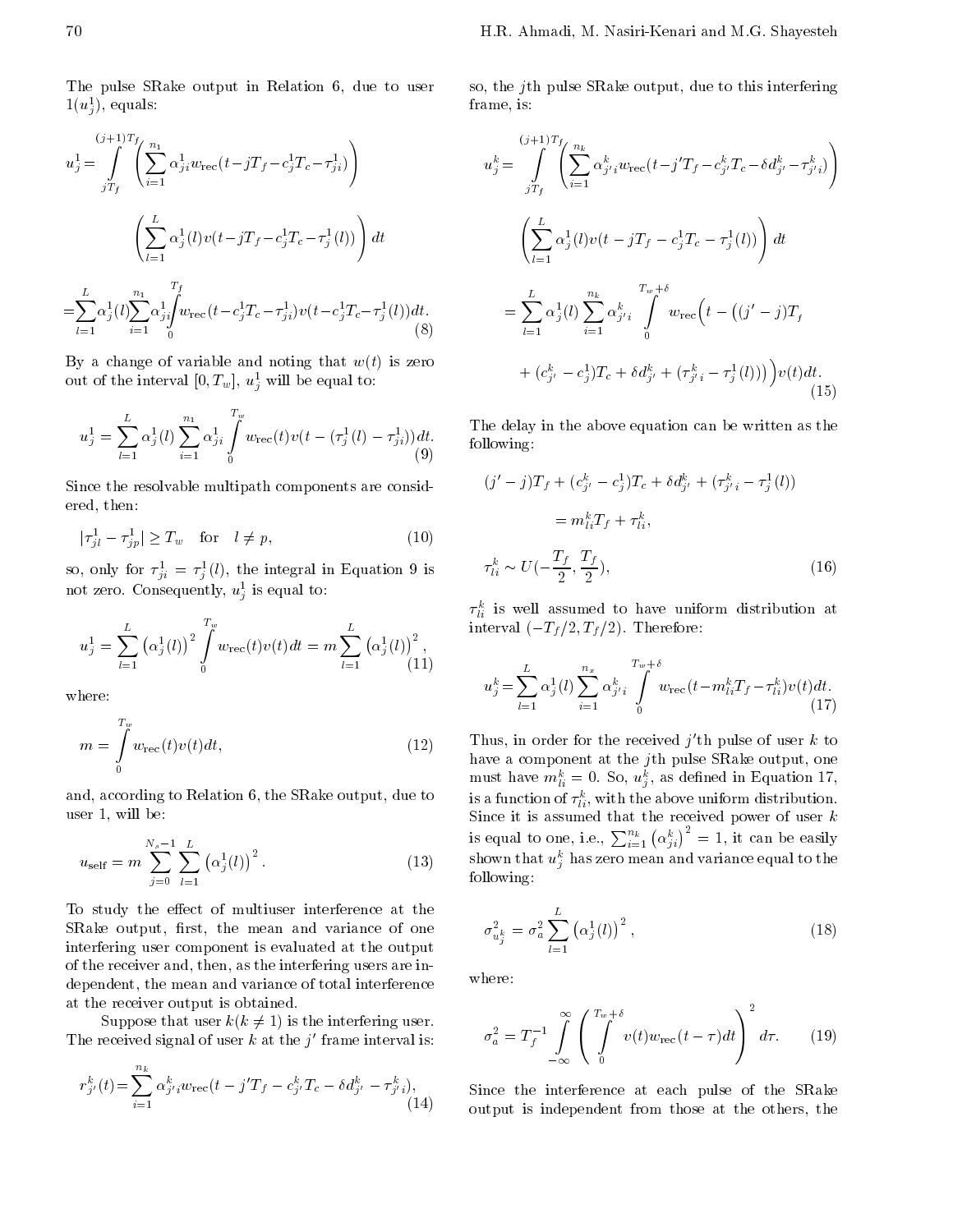variance of total interference at the SRake output, due to interfering user  $k$ , will be:

$$
\sigma_{u^k}^2 = \sigma_a^2 \sum_{j=0}^{N_s} \sum_{l=1}^L \alpha_j^1(l) \big)^2.
$$
 (20)

Then, since the interferences of different users are independent, the variance of the multiuser interference at the SRake output is:

$$
\sigma_{\text{MA}}^2 = (N_u \quad 1)\sigma_a^2 \sum_{j=0}^{N_s} \sum_{l=1}^L \alpha_j^1(l))^2.
$$
 (21)

It is easily veried that the noise at the SRake output  $(n_0)$  has zero mean and variance equal to the following:

$$
\text{Var}(n_0) = \frac{N_0}{2} \sum_{j=0}^{N_s} \sum_{l=1}^{L} \alpha_j^1(l) \gamma^2 \int_0^{T_w + \delta} v^2(t) dt. \tag{12}
$$

So, from Equations 13, 21 and 22, the SIR is obtained as the following:

$$
SIR = \frac{(u_{\text{self}})^2}{\sigma_{\text{MA}}^2 + \text{Var}(n_0)}
$$
  
= 
$$
\frac{m^2}{(N_u - 1)\sigma_a^2 + \frac{N_0}{2} \int_0^{T_w + \delta} \sum_{j=0}^{N_s} \sum_{l=1}^{1} \alpha_j^1(l))^2} (23)
$$

Since the system is multiple access interference limited and, also, the maximum achievable multiple access capability is under consideration, for the rest of paper, the effect of Gaussian noise, i.e.,  $N_0 = 0$  is neglected.

Now, the previous assumption is relaxed and it is  $\boldsymbol{\mu}$ assumed that there is multipath interference from one frame to the successive frames. That is, the multipath components received from each transmitted pulse last up to  $M$  frames, i.e., in each frame, there are  $M$  1 interfering signals from the previous frames of the same user. As the location of pulses in each frame are determined by <sup>a</sup> pseudorandom sequence with i.i.d. elements, it can well be assumed that these  $M$  $\mathbf{1}$ interfering signals from  $M$  1 previous frames are independent and they can be considered as interfering signals from  $M$  1 virtual users. So, the current problem can be converted to the previous problem with the number of interfering users increased from  $N_u$  1 to  $MN_u$  1. By the assumption that all of these virtual interfering signals have the same powers, an upper bound on  $\sigma_{\text{MA}}^-$  is obtained as the following:

$$
\sigma_{\text{MA}}^2 < \sigma_a^2 (MN_u - 1) \sum_{j=0}^{N_s} \sum_{l=1}^L \alpha_j^1(l) \big)^2 \,. \tag{24}
$$

Then, the SIR is lower bounded by the following:

$$
SIR > \frac{m^2}{\sigma_a^2 (MN_u - 1)} \sum_{j=0}^{N_s} \sum_{l=1}^{L} \alpha_j^1(l) \Big)^2
$$
  
= 
$$
\sum_{j=0}^{N_s} \sum_{l=1}^{L} a \alpha_j^1(l) \Big)^2,
$$
 (25)

where:

$$
a = \frac{m^2}{\sigma_a^2 (MN_u - 1)}.\tag{26}
$$

### Error Probability Evaluation

Let  $\gamma_{il}$  be the lower bound of SIR of the *l*th diversity branch of the jth transmitted pulse of desired user (user 1), defined by  $\gamma_{jl} = a \left( \alpha_{jl}^1 \right)^2$ , where a is given in Equation 20. Since  $\alpha_{jl}$  has been assumed to have Rayleigh distribution, so,  $\gamma_{jl}$  will have an exponential distribution:

$$
f_{\gamma_{jl}}(x) = \frac{1}{i^l} \exp(-\frac{x}{i^l}), \qquad x \ge 0,
$$
 (27)

where  $\mu$  is the article, it is the article, it is the article, it is the article, it is the article, it is the article, it is the article, it is the article, it is the article, it is the article, it is the article, it i (23) on the channel stationarity.  $\gamma = \sum_{i=0}^{N_s} \sum_{l=1}^{L} \gamma_j(l)$  is assumed that is a summer that is defined that  $j$  , which can be based on all  $j$ defined, where  $\gamma_j(l) = a_0 \alpha_j^1(l)$  is the ordered  $\gamma_{jl}$ , i.e.,  $j(x) \leq j(x)$   $\leq$   $j(x)$ . So, the upper bound on the bit error rate equals:

$$
p_u(e) = E(Q(\sqrt{\gamma})) = E\left(\frac{1}{\pi} \int_0^{\frac{\pi}{2}} \exp(-\frac{\gamma}{2\sin^2 \theta}) d\theta\right).
$$
 (28)

In the above equation, the geometric interpretation of  $Q(x)$  has been used.

Although the variables  $\{\gamma_j(t)\}_{j=0}^{\infty}$  are independent for a fixed l, the ordered variables,  $\{\gamma_j(l)\}_{l=1}^{\infty}$ , for a fixed  $j$ , are not independent. By using the virtual branch technique [4,5], these dependent variables can be transformed to a new set of independent variables and, then, the bit error rate can be easily obtained. To this end, the same approach introduced in [4,5] is followed. It has been shown in [4] that the dependent  $\mathbf{v}$  (i)  $\mathbf{v}$  (ii)  $\prod_{l=1}^{n}$ , can be written as a linear combination of another set of variables,  $\{V_{jn}\}_{n=1}^{n}$ , as the following:

$$
\gamma_j(l) = \sum_{n=l}^{n_1} \left( \frac{1}{n} \sum_{m=1}^n \frac{1}{m} \right)^{-1} \frac{1}{n} V_{jn}, \quad 0 < V_{jn} < \infty,
$$
\n(29)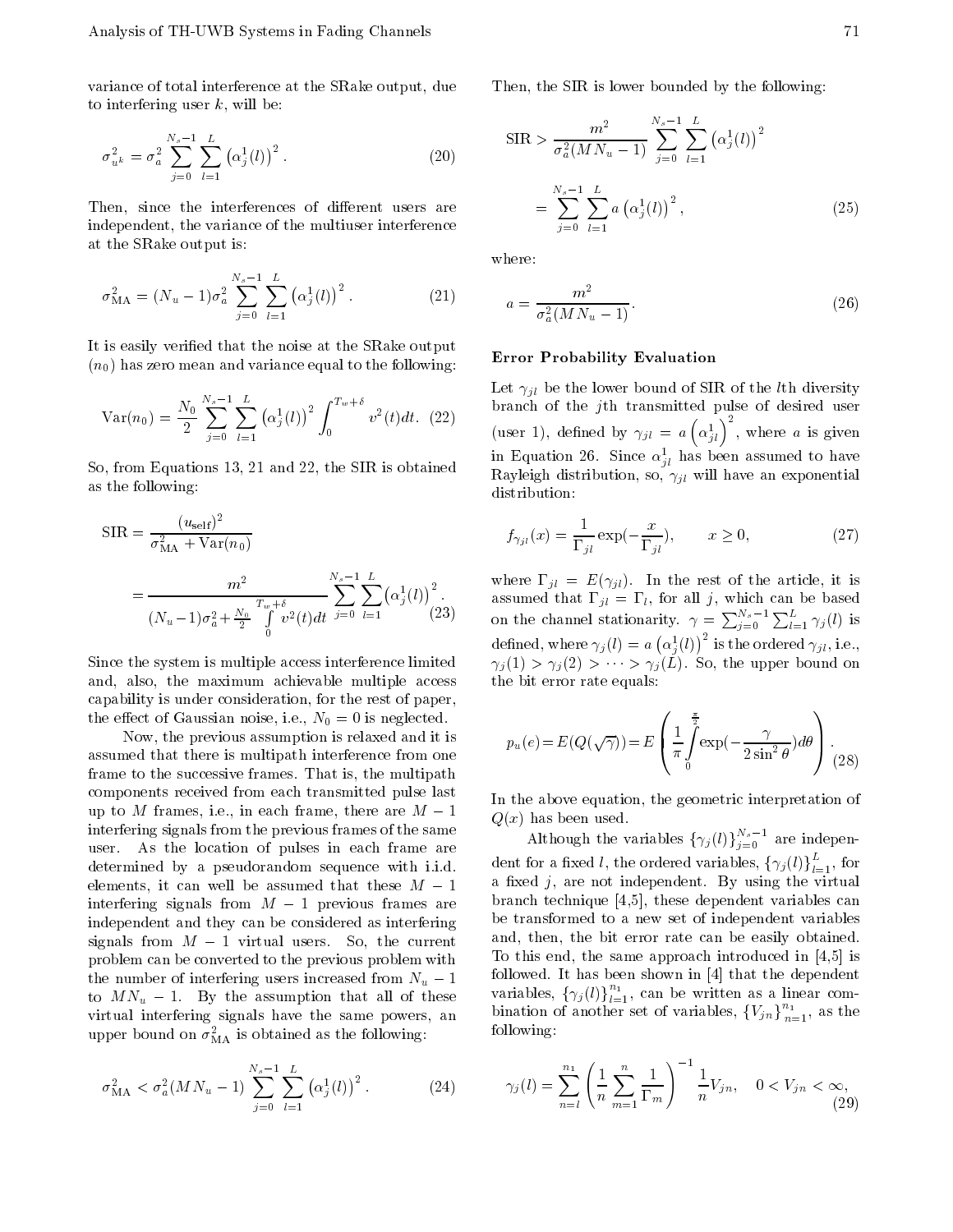where:

$$
\left(\sum_{m=1}^{l} \frac{1}{m}\right)^{-1} V_{jl} = \gamma_j(l) \quad \gamma_j(l+1),
$$
  
 
$$
l = 1, 2, 3, \cdots, n_1, \quad \gamma_j(n_1+1) = 0.
$$
 (30)

Then, one has the following:

$$
\gamma = \sum_{j=0}^{N_s} \sum_{l=1}^{L} \gamma_j(l) = \sum_{j=0}^{N_s} \sum_{n=1}^{N_1} b_n V_{jn}, \qquad (31)
$$

where:

$$
b_n = \begin{cases} \left(\frac{1}{n}\sum_{m=1}^n \frac{1}{m}\right)^{-1} & 1 \le n \le L\\ \left(\frac{1}{n}\sum_{m=1}^n \frac{1}{m}\right)^{-1} \frac{L}{n} & L < n \le n_1 \end{cases} (32)
$$

As a result, Equation 28 can be written as the following:

$$
P_u(e) = E\left(Q\left(\sqrt{\sum_{j=0}^{N_s} \sum_{n=1}^{n_1} b_n V_{jn}}\right)\right).
$$
 (33)

To compute the expectation, let  $S_{n_1}$  be the set of all permutations of integers  $\sigma : (1, 2, \dots, n_1) \rightarrow (\sigma_1, \sigma_2, \dots, \sigma_{n_1}),$  which permutes the integers  $\{1, \dots, n_1\}$ , then, it has been shown [4]  $\begin{bmatrix} 1 \\ n_1 \\ n_{n-1} \end{bmatrix}$  are independent exponential random variables, with the following probability density function:

$$
f_{V_{jn}|\sigma}(v|\sigma) = \begin{cases} \frac{1}{\sim} \exp(-\frac{v}{\sim}) & 0 < v < \infty \\ 0 & \text{otherwise} \end{cases}, \quad (34) \quad \text{W}_{\text{fct}} \quad (35)
$$

where:

$$
\begin{aligned}\n\tilde{\sigma}_n &= \left(\frac{1}{n}\sum_{m=1}^n \frac{1}{m}\right) \left(\frac{1}{n}\sum_{k=1}^n \frac{1}{\sigma_k}\right)^{-1}.\n\end{aligned} \tag{35}
$$

So, Equation 33 can be written as follows:

$$
P_u(e) = E_{\sigma}(P_u(e|\sigma)) = \sum_{\sigma \in S_{n_1}} \Pr(\sigma) P_u(e|\sigma), \quad (36)
$$

where  $Pr(\sigma)$  has the following distribution [4]:

$$
\Pr(\sigma) = \prod_{k=1}^{n_1} \frac{1}{\sigma_k} \left( \sum_{m=1}^k \frac{1}{\sigma_m} \right)^{-1}, \tag{37}
$$

and:

$$
P_{u}(e|\sigma) = E_{\{V_{jn}|\sigma\}} (Q(\sqrt{\gamma}))
$$
  
\n
$$
= E_{\{V_{jn}|\sigma\}} \left( \frac{1}{\pi} \int_{0}^{\frac{\pi}{2}} \exp\left( \frac{1}{2 \sin^{2} \theta} \sum_{j=0}^{N_{s}} \sum_{n=1}^{n_{1}} b_{n} V_{jn} \right) d\theta | \sigma \right)
$$
  
\n
$$
= \frac{1}{\pi} \int_{0}^{\frac{\pi}{2}} E_{\{V_{jn}|\sigma\}} \left( \exp\left( \frac{1}{2 \sin^{2} \theta} \sum_{j=0}^{N_{s}} \sum_{n=1}^{n_{1}} b_{n} V_{jn} \right) | \sigma \right) d\theta
$$
  
\n
$$
= \frac{1}{\pi} \int_{0}^{\frac{\pi}{2} N_{s}} \prod_{j=0}^{n_{1}} \prod_{n=1}^{n_{1}} E_{V_{jn}|\sigma} \left( \exp\left( \frac{1}{2 \sin^{2} \theta} b_{n} V_{jn} \right) | \sigma \right) d\theta
$$
  
\n
$$
= \frac{1}{\pi} \int_{0}^{\frac{\pi}{2}} \prod_{j=0}^{N_{s}} \prod_{n=1}^{n_{1}} \Psi_{V_{jn}|\sigma} \left( \frac{1}{2 \sin^{2} \theta} b_{n} \right) d\theta.
$$
 (38)

 $\Psi_{V_{jn}|\sigma}$  is the moment generating function of  $V_{jn}|\sigma$  and is equal to:

$$
\Psi_{V_{jn}|\sigma}(s) = \frac{1}{1 - s_n}.
$$
\n(39)

By substituting Equation 39 in Equation 38, the following relation is obtained:

$$
P_u(e|\sigma) = \frac{1}{\pi} \int_0^{\frac{\pi}{2}} \left( \prod_{n=1}^{n_1} \frac{1}{\frac{b_n}{2\sin^2 \theta} \alpha_n + 1} \right)^{N_s} d\theta
$$

$$
= \frac{1}{\pi} \int_0^{\frac{\pi}{2}} \left( \prod_{n=1}^{n_1} \frac{\sin^2 \theta}{\frac{b_n}{2} \alpha_n + \sin^2 \theta} \right)^{N_s} d\theta, \qquad (40)
$$

where, from Equations <sup>32</sup> and 35, one obtains the following:

$$
b_n \sim_n = \begin{cases} \left(\frac{1}{n}\sum_{m=1}^n \frac{1}{\sigma_m}\right)^{-1} & 1 \le n \le L\\ \left(\frac{1}{n}\sum_{m=1}^n \frac{1}{\sigma_m}\right)^{-1} \frac{L}{n} & L \le n \le n_1 \end{cases} (41)
$$

If it is assumed that all multipath components have equal average power (uniform PDP), i.e., l = form PDP  $1 \leq l \leq n_1$ , then,  $\{V_{jn}\}_{n=1}^{\infty}$  will be i.i.d. exponential random variables [5] and the above error probability simplifies to the following:

$$
P_u(e) = \frac{1}{\pi} \int_0^{\frac{\pi}{2}} \left( \left( \frac{\sin^2 \theta}{\frac{1}{2} + \sin^2 \theta} \right)^L \right)
$$

$$
\prod_{n=L+1}^{n_1} \left( \frac{\sin^2 \theta}{\frac{L}{2n} + \sin^2 \theta} \right) \right)^{N_s} d\theta.
$$
(42)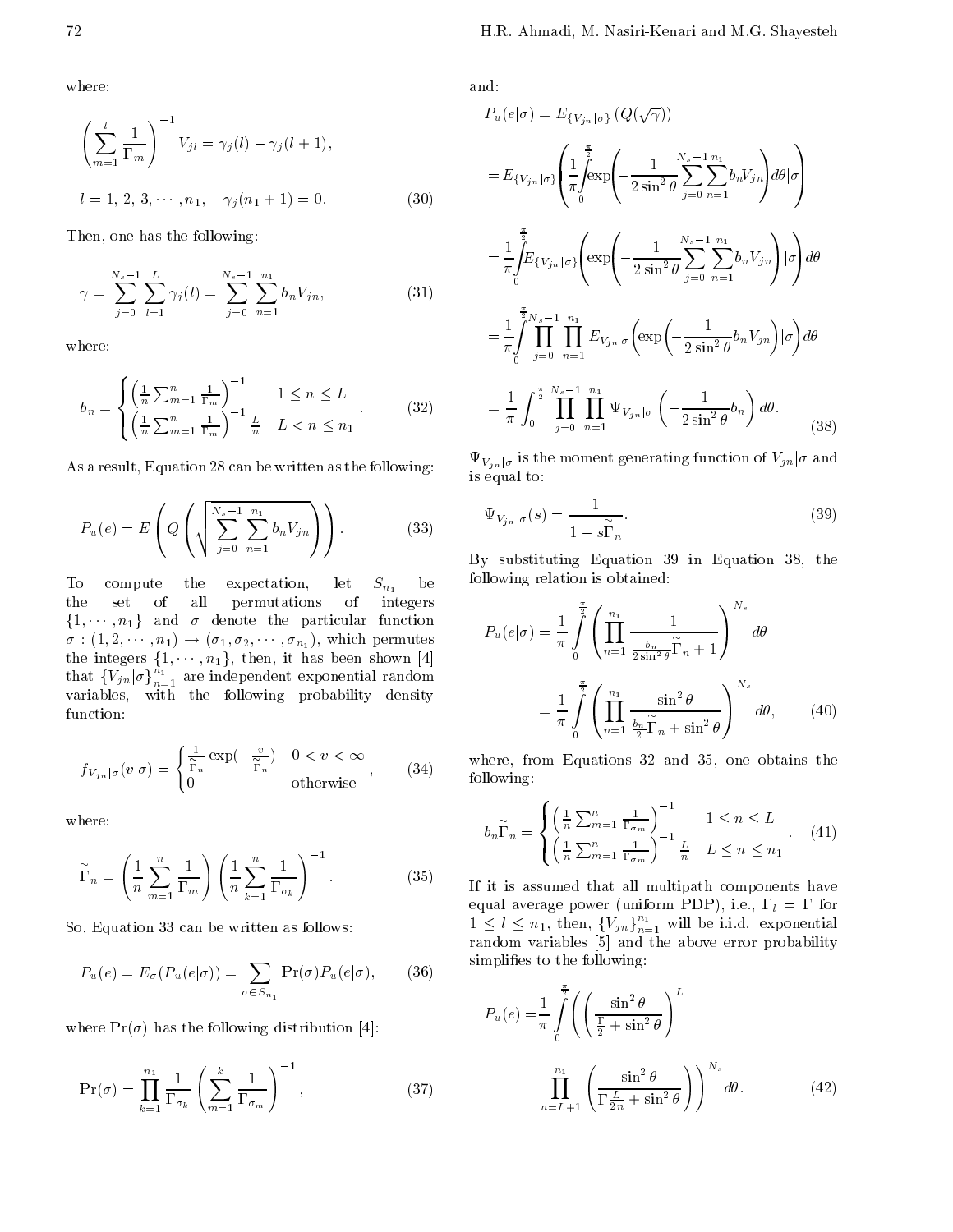# PERFORMANCE EVALUATION (CODED SCHEME)

In this section, the performance of the coded TH-UWB system, using super orthogonal codes, is derived. Since, for <sup>a</sup> convolutional code, only the upper and lower bounds on the bit error rate, using an ML (Maximum Likelihood) decoder (through a Viterbi algorithm), are available, for the coded scheme, only the upper and lower bounds on the bit error rate can be computed. For this purpose, the path generating function of the code is required. This function for a super-orthogonal code is given as follows [9]:

$$
T(X,Y) = \frac{XW^{K+2}(1-W)}{1-W(1+X(1+W^{K-3}-2W^{K-2}))},
$$
(43) S

where  $W = Y^{2^{n-1}}$ . Expanding the above expression, one obtains a polynomial in  $X$  and  $Y$ . The coefficients and powers of  $X$  and  $Y$  in each term of the polynomial indicate the number of paths and output-input path weights, respectively. The free distance of the code is obtained from the first term of the expansion as  $d_f =$  $2^{11}$   $\sigma(K + 2) = \frac{13}{2} (\log_2 N_s + 4).$ 

Suppose that <sup>a</sup> zero bit sequence is transmitted and the receiver selects an incorrect path with Hamming weight <sup>d</sup> instead of the zero sequence path. Let  $P(d)$  denote the probability of this error event. Then, an upper bound on the bit error rate, using <sup>a</sup> union bound is obtained as follows:

$$
P_b \le \sum_{d=d_f}^{\infty} \beta_d P(d),\tag{44}
$$

where  $\beta_d$  is the number of incorrectly decoded bits corresponding to all error events with the weight of d.

<sup>A</sup> lower bound on the probability of bit error is obtained by considering only the first term of the path generating function. The result is as follows:

$$
P_b \ge P(d_f). \tag{45}
$$

To evaluate  $P(d)$ , suppose that  $CM(0)$  and  $CM(d)$ are the metrics of the zero sequence path and the path with weight d, respectively. Since the coded bits in the correct and incorrect paths are identical, except in the  $d$  positions, then:

$$
p(d | \{\gamma_j(l)\}) = P(CM(0) \quad CM(d) < 0) = P\left(\sum_{j=1}^d u_j < 0\right) \\
= Q\left(\sqrt{\sum_{j=1}^d \sum_{l=1}^L \gamma_j(l)}\right), \quad \text{where:} \\
= Q\left(\sqrt{\sum_{j=1}^d \sum_{l=1}^L \gamma_j(l)}\right), \quad \text{where:} \\
= Q\left(\sqrt{\sum_{j=1}^d \sum_{l=1}^L \gamma_j(l)}\right), \quad \text{where:} \\
= \frac{1}{2} \sum_{j=1}^d \gamma_j(k) \quad \text{where:} \\
= \frac{1}{2} \sum_{l=1}^d \gamma_l(k) \quad \text{where:} \\
= \frac{1}{2} \sum_{l=1}^d \gamma_l(k) \quad \text{where:} \\
= \frac{1}{2} \sum_{l=1}^d \gamma_l(k) \quad \text{where:} \\
= \frac{1}{2} \sum_{l=1}^d \gamma_l(k) \quad \text{where:} \\
= \frac{1}{2} \sum_{l=1}^d \gamma_l(k) \quad \text{where:} \\
= \frac{1}{2} \sum_{l=1}^d \gamma_l(k) \quad \text{where:} \\
= \frac{1}{2} \sum_{l=1}^d \gamma_l(k) \quad \text{where:} \\
= \frac{1}{2} \sum_{l=1}^d \gamma_l(k) \quad \text{where:} \\
= \frac{1}{2} \sum_{l=1}^d \gamma_l(k) \quad \text{where:} \\
= \frac{1}{2} \sum_{l=1}^d \gamma_l(k) \quad \text{where:} \\
= \frac{1}{2} \sum_{l=1}^d \gamma_l(k) \quad \text{where:} \\
= \frac{1}{2} \sum_{l=1}^d \gamma_l(k) \quad \text{where:} \\
= \frac{1}{2} \sum_{l=1}^d \gamma_l(k) \quad \text{where:} \\
= \frac{1}{2} \sum_{l=1}^d \gamma_l(k) \quad \text{where:} \\
= \frac{1}{2} \sum_{l=1}^d \gamma_l(k) \quad \text{where:} \\
= \frac{1}{2} \sum_{l=1}^d \gamma_l(k) \quad \text{where:} \\
= \frac{1}{2} \sum_{l=1}^d \gamma_l(k) \quad \text{where:} \\
= \frac{1}{2} \sum_{l=1}^d \gamma_l(k) \quad \text
$$

where  $\{u_j\}_{j=1}^r$  are the pulse SRake outputs correspond-

ing to the coded symbol positions at which the two paths differ. Using the virtual branch variables, as in Equation 29, the following is obtained:

$$
P(d | \{V_{jn}\}) = Q\left(\sqrt{\sum_{j=1}^{d} \sum_{n=1}^{n_1} b_n V_{jn}}\right).
$$
 (47)  
one applies the Chernoff bound,  $(Q(\sqrt{x}) \le \frac{1}{2}e^{-\frac{x}{2}})$ ,  
Equation 47,  $P(d | V_{jn})$  is upper bounded as follows:

If one applies the Chernoff bound,  $(Q(\sqrt{x}) \leq \frac{1}{2}e^{-\frac{x}{2}})$ , to Equation 47,  $P(d|V_{jn})$  is upper bounded as follows:

$$
P(d | \{V_{jn}\}) \le \frac{1}{2} \exp\left(-\frac{1}{2} \sum_{j=1}^{d} \sum_{n=1}^{n_1} b_n V_{jn}\right).
$$
 (48)  
9, the upper bound on  $P(d)$  is as follows:  

$$
P(d) = \frac{1}{2} \int_{-\infty}^{0} \left(-\frac{1}{2} \sum_{j=1}^{d} \sum_{n=1}^{n_1} V_{nj} V_{nj}\right).
$$

 $S \rightarrow \infty$  . The upper bound on  $S \rightarrow \infty$  is as follows:

$$
P(d) \leq \frac{1}{2} E\left(\exp\left(-\frac{1}{2} \sum_{j=1}^{d} \sum_{n=1}^{n_1} b_n V_{jn}\right)\right)
$$
  
\n
$$
= \frac{1}{2} E_{\sigma} \left(\prod_{j=1}^{d} \prod_{n=1}^{n_1} E_{V_{jn}|\sigma} \left(\exp\left(-\frac{1}{2} b_n V_{jn}\right) | \sigma\right)\right)
$$
  
\n
$$
= \frac{1}{2} E_{\sigma} \left(\prod_{j=1}^{d} \prod_{n=1}^{n_1} \Psi_{V_{jn}|\sigma} \left(-\frac{1}{2} b_n\right)\right)
$$
  
\n
$$
= \frac{1}{2} E_{\sigma} \left(\left(\prod_{n=1}^{n_1} \frac{1}{\frac{b_n}{2} \gamma_{n}+1}\right)^{d}\right)
$$
  
\n
$$
= \frac{1}{2} \sum_{\sigma \in S_{n_1}} \Pr(\sigma) \left(\prod_{n=1}^{n_1} \frac{1}{1+\frac{1}{2} b_n \gamma_{n}}\right)^{d}, \qquad (49)
$$

where the second equality is obtained by applying Equation 39. From Relations <sup>44</sup> and 49, an upper bound on the bit error rate is given as follows:

$$
CM(d)
$$
  
\nwe path  
\ns in the  
\n
$$
\leq \sum_{d=d_f}^{\infty} \beta_d P(d)
$$
  
\ns in the  
\n
$$
\leq \frac{1}{2} \sum_{\sigma \in S_{n_1}} \Pr(\sigma) \sum_{d=d_f}^{\infty} \beta_d \left( \prod_{n=1}^{n_1} \frac{1}{1 + \frac{1}{2} b_n \alpha_n} \right)^d
$$
  
\n
$$
= \frac{1}{2} \sum_{\sigma \in S_{n_1}} \Pr(\sigma) \frac{\partial T(X, Y)}{\partial X} |_{X=1},
$$
\n(50)

where:

$$
\frac{\partial T(X,Y)}{\partial X}|_{X=1} = \frac{W^{K+2}}{(1-2W)^2} \left(\frac{1}{1-W^{K-2}}\right)^2, \quad (51)
$$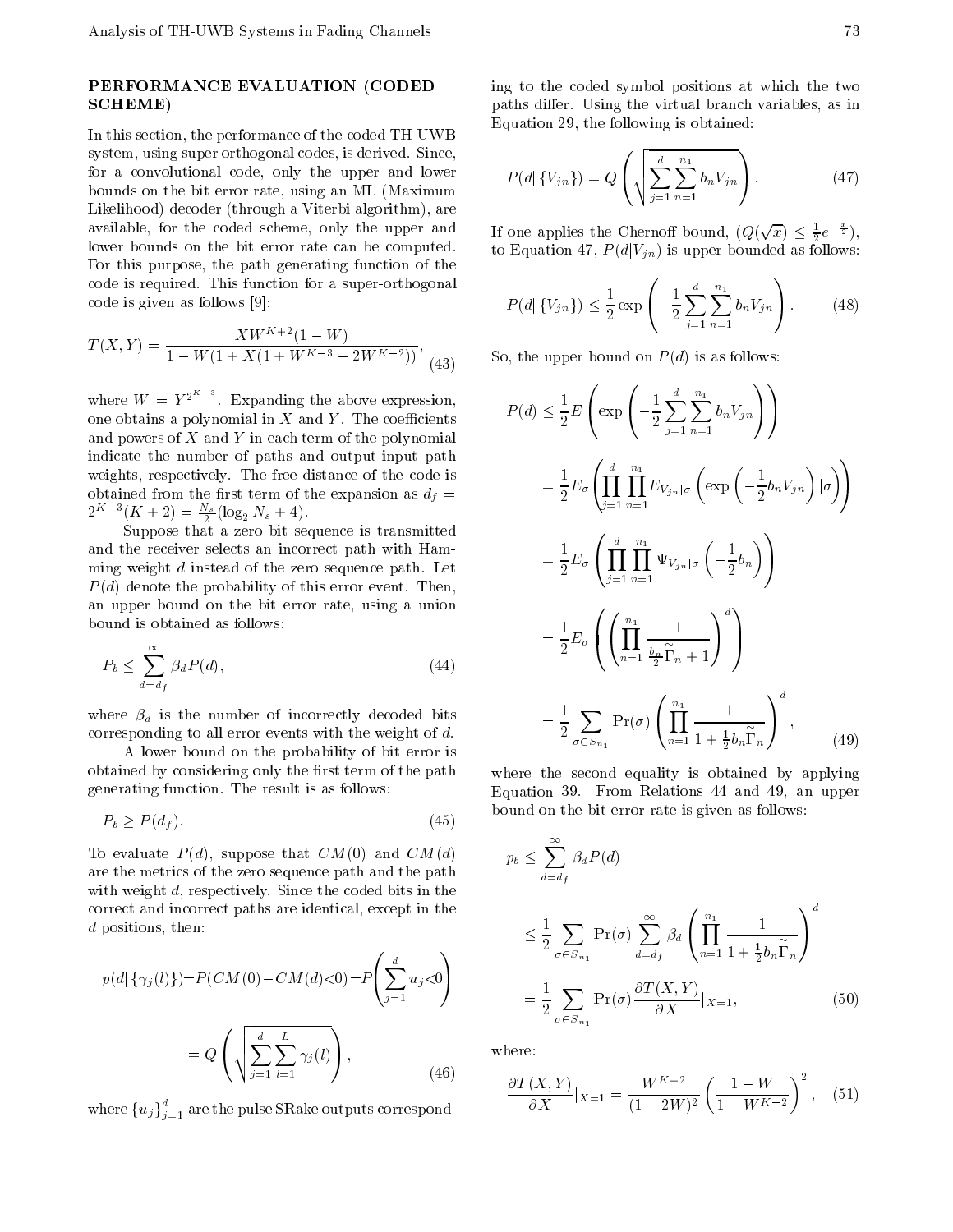in which  $W = Y^{2^K}$  and  $Y = \overrightarrow{\prod}$ n=1 1980 - 1980 - 1980 - 1980 - 1980 - 1980 - 1980 - 1980 - 1980 - 1980 - 1980 - 1980 - 1980 - 1980 - 1980 - 1980  $1 + \frac{1}{2} b_n$  n bound is as follows:

$$
P_b \ge P(d_f) = \sum_{\sigma \in S_{n_1}} \Pr(\sigma) P(d_f | \sigma), \tag{52}
$$

where:

$$
P(d_f|\sigma) = E_{\{V_{jn}|\sigma\}} \left( Q\left( \sqrt{\sum_{j=1}^{d_f} \sum_{n=1}^{n_1} b_n V_{jn}} \right) \right)
$$

$$
= \frac{1}{\pi} \int_{0}^{\frac{\pi}{2}} \left( \prod_{n=1}^{n_1} \frac{\sin^2 \theta}{\frac{b_n}{2} \alpha_n + \sin^2 \theta} \right)^{d_f} d\theta. \qquad (53) \qquad \text{an}
$$

The second equality is obtained using <sup>a</sup> geometric interpretation of  $Q(x)$  in Equation 28.

For uniform PDP, in which like  $\mathbf{u} = \mathbf{u} - \mathbf{u}$  $n_1$ , a tighter bound can be obtained. In this case, by applying the inequality  $Q(\sqrt{x+y}) \leq Q(\sqrt{x})e^{-\frac{x}{2}}$  to is upper bounded by the following:

is upper bounded by the following:  
\n
$$
P(d | \{V_{jn}\}) = Q\left(\sqrt{\sum_{j=1}^{d} \left(\sum_{n=1}^{L} V_{jn} + \sum_{n=L+1}^{n_1} \frac{L}{n} V_{jn}\right)}\right)
$$
\nUsing  
\n
$$
\leq Q\left(\sqrt{\sum_{j=1}^{d} \sum_{n=1}^{L} V_{jn}}\right) \exp\left(\frac{1}{2} \sum_{j=1}^{d} \sum_{n=L+1}^{n_1} \frac{L}{n} V_{jn}\right).
$$
\n
$$
E\left(\sqrt{\sum_{j=1}^{d} \sum_{n=1}^{L} V_{jn}}\right) \exp\left(\frac{1}{2} \sum_{j=1}^{d} \sum_{n=L+1}^{n_1} \frac{L}{n} V_{jn}\right).
$$

 $\frac{1}{2}$  are independent random variables,  $\frac{1}{2}$  is  $\frac{1}{2}$  independent random variables,  $\frac{1}{2}$  is  $\frac{1}{2}$ upper bounded by the following:

$$
P(d) = E(P(d | \{V_{jn}\}))
$$
  
\n
$$
\leq E\left(Q\left(\sqrt{\sum_{j=1}^{d} \sum_{n=1}^{L} V_{jn}}\right)\right)
$$
  
\n
$$
E\left(\exp\left(-\frac{1}{2} \sum_{j=1}^{d} \sum_{n=L+1}^{n_1} \frac{L}{n} V_{jn}\right)\right).
$$
 (55)

To evaluate an upper bound for the first term of Relation 55, the following is introduced:

$$
\lambda = \sum_{j=1}^{d} \sum_{n=1}^{L} V_{jn}.
$$
\n(56) is

Since  $\lambda$  is a linear combination of Ld independent exponential random variables, it has a chi-square distribution with Ld degrees of freedom, as follows:

$$
f(\lambda) = \frac{1}{(Ld)^{-Ld}} \lambda^{Ld-1} \exp(-\frac{\lambda}{2}) U(\lambda).
$$
 (57)

So, one has the following:

$$
E(Q(\sqrt{\lambda})) = \int_{0}^{\infty} Q(\sqrt{\lambda}) f(\lambda) d\lambda.
$$
 (58)

1 the following: By using the inequality  $Q(\sqrt{x}) \leq \frac{1}{\sqrt{2\pi x}}e^{-\frac{x}{2}}$  [14] and

$$
\int_{0}^{\infty} u^{n} e^{-\alpha u} du = \frac{(n+1)}{\alpha^{n+1}}, \quad \alpha > 0, \quad n > 1, (59)
$$

an upper bound on Equation 58 is obtained as follows:

$$
E\left(Q\left(\sqrt{\sum_{j=1}^{d}\sum_{n=1}^{L}V_{jn}}\right)\right) \leq \frac{1}{\sqrt{2\pi}}
$$

$$
\cdot \frac{(Ld - \frac{1}{2})}{(Ld)} \cdot \sqrt{\frac{1}{2} + \frac{1}{2}} \cdot \left(\left(1 + \frac{1}{2}\right)^{L}\right)^{d}.
$$
 (60)

 $V_{in}$   $\left.\begin{matrix} \end{matrix}\right\}$   $\qquad \begin{matrix} \text{tion} & 38, \\ \text{as follows} & \end{matrix}$ as follows: Using the same approach taken in deriving Equation 38, the second term of  $\Gamma$  simplified term of Relation 55 is simplified term of Relation 55 is simplified that

$$
E\left(\exp\left(-\frac{1}{2}\sum_{j=1}^{d}\sum_{n=L+1}^{n_1}\frac{L}{n}V_{jn}\right)\right)
$$

$$
=\left(\prod_{n=L+1}^{n_1}\frac{1}{1+\frac{L}{2n}}\right)^d.
$$
(61)

By substituting Relation 60 and Equation 61 in Relation 55, Equation 44 simplies to the following:

$$
P_b \le \sum_{d=d_f}^{\infty} \beta_d P(d) = \frac{1}{\sqrt{2\pi}} \sqrt{\frac{1}{2} + \frac{1}{2}}
$$

$$
\sum_{d=d_f}^{\infty} \beta_d \frac{(Ld - \frac{1}{2})}{(Ld)} \left( \frac{\prod_{n=L+1}^{n_1} \frac{1}{1 + \frac{L}{2n}}}{1 + \frac{L}{2}} \right)^d.
$$
(62)

As  $(La \div t)$  ( $La$ ) is a monotonically decreasing sequence on d, the right hand of the above equation is upper bounded by the following:

$$
P_b \le \frac{1}{\sqrt{2\pi}} \cdot \frac{(Ld_f - \frac{1}{2})}{(Ld_f)} \cdot \sqrt{\frac{1}{2} + \frac{1}{2}} \cdot \frac{\partial T(X, Y)}{\partial X}|_{X=1},\tag{63}
$$

where  $\mathcal{Y} = \mathcal{Y} = \mathcal{Y}$  and  $\mathcal{Y} = \mathcal{Y}$  and  $\mathcal{Y} = \mathcal{Y}$  and  $\mathcal{Y} = \mathcal{Y}$  $\frac{\prod_{n=L+1}^{n_1} \frac{1}{1+\frac{L}{2n}}}{\prod_{n=1}^{L}}$  $\left(1+\frac{1}{2}\right)^{\frac{L}{2}}$ Relation 52, in this case (uniform PDP), also simplies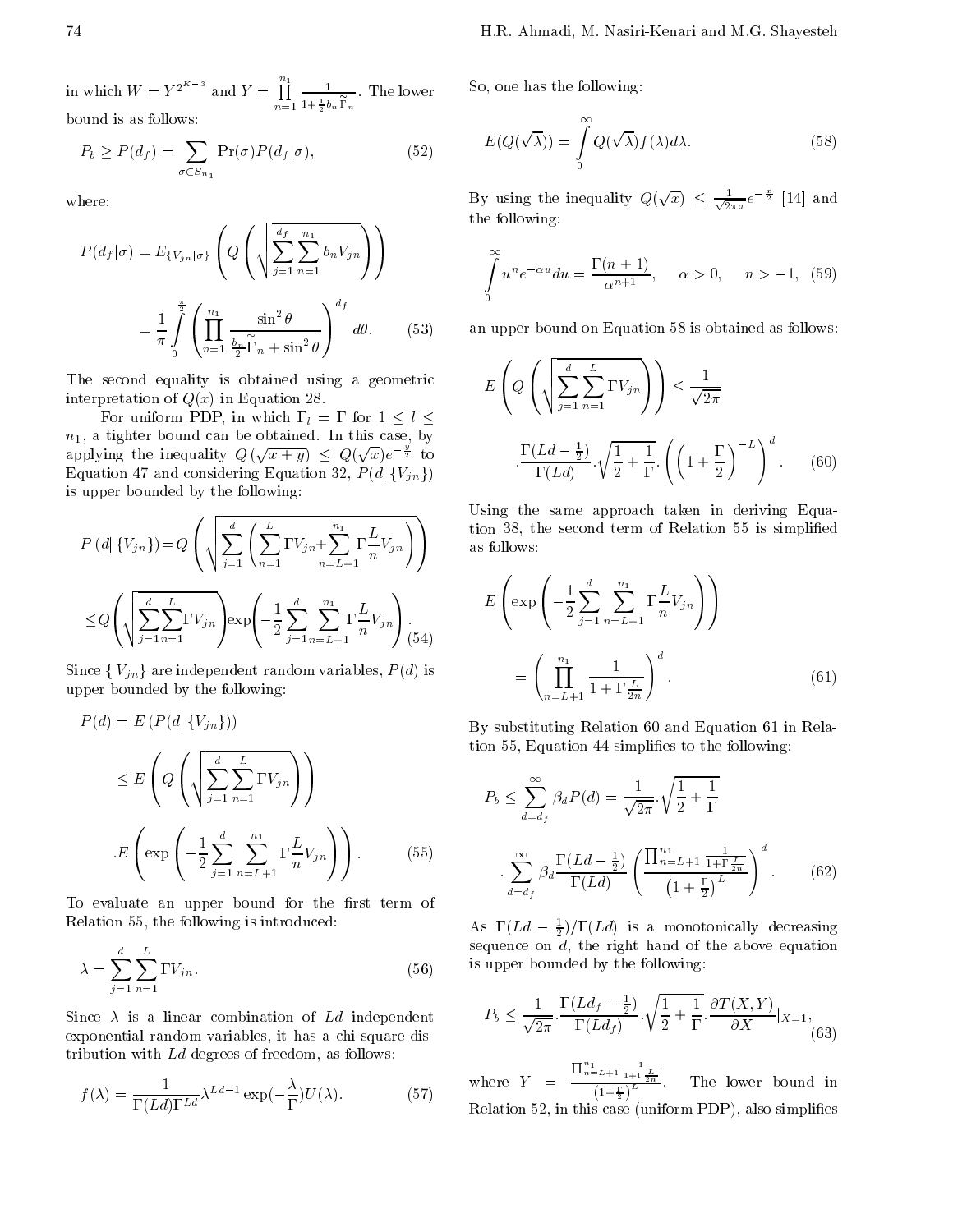to the following:

$$
P_b \ge P(d_f) = \frac{1}{\pi} \int_0^{\frac{\pi}{2}} \left( \left( \frac{\sin^2 \theta}{\frac{1}{2} + \sin^2 \theta} \right)^L \right)
$$
  

$$
\prod_{n=L+1}^{n_1} \left( \frac{\sin^2 \theta}{\frac{L}{2n} + \sin^2 \theta} \right) \right)^{d_f} d\theta.
$$
 (64)

From the above equation, it can be realized that in the coded scheme, the effective order of diversity is equal to the product of <sup>L</sup> (the number of branches in the SRake receiver) and the Hamming distance of the code  $(d_f)$ .

## NUMERICAL EXAMPLES

To evaluate the performance of the TH-UWB system in multipath fading channels and, also, to demonstrate the advantages of using coding in the system, in this section, some numerical results are presented, based on the analytical derivations presented in the previous sections. As in [2], the received signal is modeled as  $\sim$  $w_{\text{rec}}(t+\frac{2\pi}{2}) = \begin{vmatrix} 1 & 4\pi \\ \frac{7\pi}{2} & \end{vmatrix}$  $\left[1 \quad 4\pi \left(\frac{t}{\tau_m}\right)^2\right] \exp\left(-\frac{t}{\tau_m}\right)$  $\left[\begin{array}{c} 2 \ \end{array}\right]$  exp  $\left(\begin{array}{c} 2 \pi \left(\frac{t}{\tau_m}\right) \end{array}\right)$  where where the contract of the contract of the contract of the contract of the contract of the contract of the contract of the contract of the contract of the contract of the contract of the contract of the contract of the cont 0.156 ns,  $T_f = 100 \text{ ns}, \frac{m^2}{\sigma_a^2} \approx 504 \text{ and } M = 3 \text{ are}$ also set. The number of resolvable paths for user  $1(n_1)$ is assumed to be 50. A uniform PDP is considered, in which all multipath components have the same powers. The bit error rate of the uncoded scheme is obtained from Equation 42 and the upper and lower bounds on the bit error rate for the coded scheme are obtained from Relations 63 and 64, respectively.

Figure 2 presents the plots of bit error rate versus the number of users in an uncoded system, in both nonfading and Rayleigh fading channels, for various values of <sup>L</sup> (the number of branches in the SRake



Figure 1. The monocycle received waveform.



Figure 2. The bit error rate versus the number of users in fading and nonfading channels at input bit rate 1.25 Mbps  $(N_s = 8)$ .

receiver), at the input bit rate  $R_s = 1/T_fN_s =$ 1.25 Mbps  $(N_s = 8)$ . As expected, by increasing L, the performance improves, however, at high values of L, this improvement is negligible. It must be noted that the Gaussian distribution assumption for the MAI component, based on using the Central Limit Theorem (C.L.T.) is accurate at only a moderate to high number of users.

Figures <sup>3</sup> and <sup>4</sup> show the plots of the bit error rate versus the number of diversity branches of the fading channel in the receiver  $(L)$ , in uncoded and coded systems, for various values of  $N_s$ , where  $N_s = 2$ corresponds to  $R_s = 5$  Mbs,  $N_s = 32$  corresponds to  $R_s = 0.3125$  Mbs and vice versa, respectively. The number of users is assumed to be 100. From these figures, it can be realized that the coded system outperforms the uncoded system substantially, despite requiring the same bandwidth as the uncoded scheme. For example, it is seen that for  $N_s = 8$  and  $L = 30$ , the



Figure 3. The bit error rate versus the number of diversity branches in an uncoded system for  $N_u = 100$ .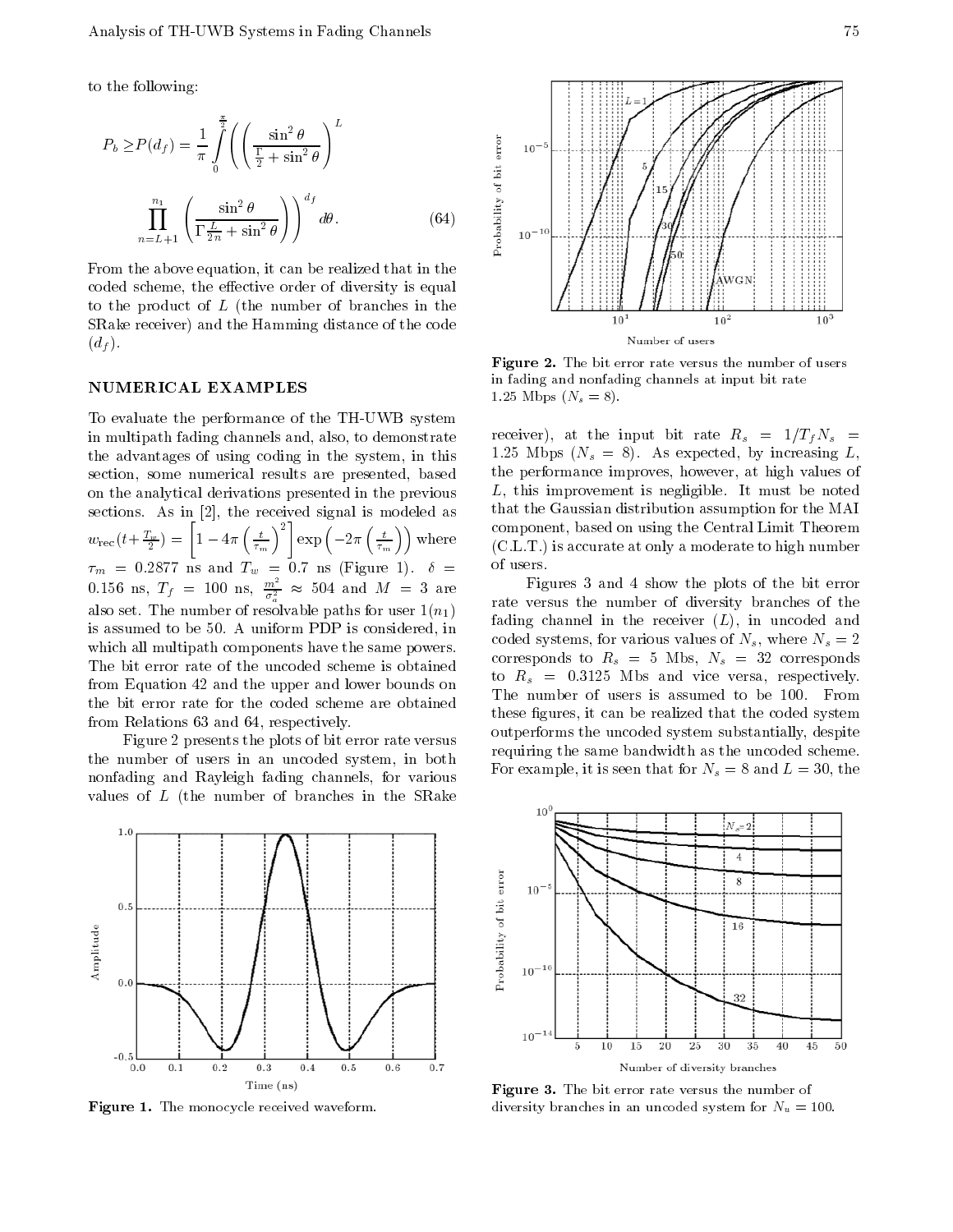

Figure 4. The lower bound on the bit error rate versus the number of diversity branches in a coded system for  $N_u = 100.$ 

bit error rate of the uncoded scheme is approximately <sup>10</sup> <sup>4</sup> , while, for the coded scheme, it is about <sup>10</sup> <sup>10</sup> which shows a superior improvement.

Figure 5 represents the plots of bit error rate<br>is the number of users in nonfading and multipath<br>g channels for  $L = 32$  and at an input rate of<br>pps. In this figure, the upper and lower bounds<br>e bit error rate of the code versus the number of users in nonfading and multipath fading channels for  $L = 32$  and at an input rate of 5 Mbps. In this figure, the upper and lower bounds of the bit error rate of the coded system in <sup>a</sup> fading channel are also plotted. It is observed that the two bounds are very close when the number of users is less than 30, but are separated when the number of users exceeds 30.

Figures <sup>6</sup> and <sup>7</sup> show the plots of the bit error rate versus the number of users for  $L = 32$  and at input rates of 1.25 Mbps and 78.12 Kbps, respectively. It can be realized that there is a great improvement in the performance of the coded system compared to the uncoded system.



Figure 5. The bit error rate versus the number of users at input bit rate 5 Mbps  $(N_s = 2)$  and  $L = 32$ .



Figure 6. The bit error rate versus the number of users at input bit rate 1.25 Mbps  $(N_s = 8)$  and  $L = 32$ .



Figure 7. The bit error rate versus the number of users at input bit rate 78.12 Kbps  $(N_s = 128)$  and  $L = 32$ .

# **CONCLUSION**

In this paper, the performances of both uncoded and coded TH-UWB systems in a multipath Rayleigh fading channel are evaluated, using the SRake receiver with MRC. It was assumed that the interference at the output of the pulse SRake receiver has Gaussian distribution. Then, by using <sup>a</sup> virtual branch technique and transforming the dependent ordered path variables to virtual independent variables, the bit error rates were derived for both uncoded and coded schemes. The performance analysis indicates that the effective order of diversity achieved by the coded scheme is the product of the number of branches in the SRake receiver  $(L)$  and the Hamming distance of the code. Moreover, it also shows that the coded scheme substantially outperforms the uncoded scheme, without requiring any extra bandwidth compared to the uncoded scheme.